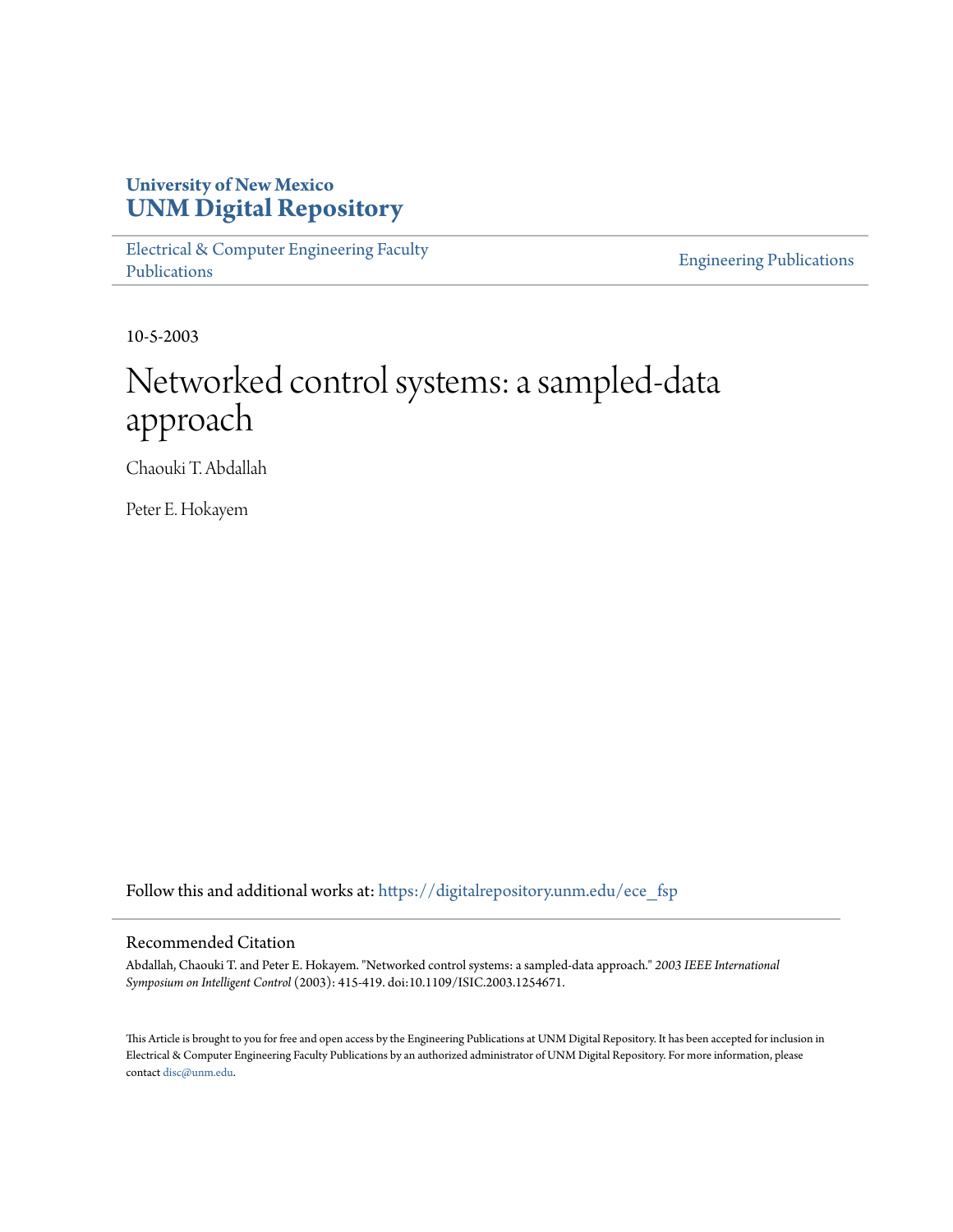# Networked Control Systems: A Sampled-Data Approach<sup>+</sup>

Peter **E** Hokayem and Chaouki T. Abdallah EECE Department, MSCOI **I100**  I Universiry of New Mexico Albuquerque, **NM 87131-0001,** USA **[{hokayem,chaouki\)@eece.unm.edu](mailto:hokayem,chaouki)@eece.unm.edu)** 

Abstract-In this paper we present a novel modelling method for networked control systems, motivated from a sampleddata approach. We study sufficient conditions that guarantee exponential stability for the closed-loop system and illustrate our results via a numerical example.

*Index* Terms-Networked Control Systems, sampled-data systems, lifting, exponential stability.

#### I. INTRODUCTION

Over the past decade, major advancements in the area of communication and computer networks **191** have made it possible for control engineers to include them in feedback systems in order to achieve real-time requirements. This gave rise to a new paradigm in control systems where instantaneous flow of the control signals is no longer sufficient, and the feedback loop is closed through a real-time network. Such control systems that utilize networks to achieve closed loop performance are called *Networked Control Systems* (NCS). Several examples of **NCSs** are available in automobile industry, teleoperation of robots, and automated manufacturing systems. Including the networks into the design of such systems has made it possible to increase mobility, reduce the cost of dedicated cabling, and render easier and cheaper maintenance.

This paper starts by reviewing some basic trends in the study of stability of networked control systems in Section 11. Then we present **our** new approach for modelling such systems in Section **111.** In Section **IV,** we address the issue of stability, of such models, using Lyapunov techniques for discrete-time systems. Finally, we illustrate our results via a numerical example in Section V.

#### **11.** REVIEW OF PREVIOUS **WORK**

in the past decade, several methods of modelling networked control systems have been proposed. and the stability of such models was the main concern of their analysis. In this section we provide an overview of basic approaches and results.

#### *A. Structural Approach*

The authors of **[7]** present an extended structural analysis of networked control systems, using an eigenvalue approach. In their model, the network resides between the sensors that are attached to the plant, and the actuators. The network is

\$This **work ha been** supported **by** NSF Grant **INT-98183 12** and NSF **Grant 0233205.** 

modelled **as** a fixed-rate sampling of the continuous plant. They also present *8* model plant that provides state estimate, and the error between the actual plant and the model plant is used to augment the state-vector. Then, the analysis is applied to the augmented system in order *to* obtain necessary conditions for guaranteeing stability of the closed-loop system. They analyze the performance of the system when full state and partial state are available for feedback.

#### *B. Perturbation Approach*

In [IO], a try-once-discard (TOD) protocol is introduced, where the next node to transmit data on a multi-node network is decided dynamically based on the highest weighted error from the last transmission. **The** goal is to find a maximum transmission interval that guarantees satisfactory stability performance. The network resides between the plant and controller and introduces the error between successive transmissions. The resulting state-space system is comprised of the plant state-vector, and the error stale-vector. The error is considered as **a** perturbation of the original plant, and methods presented in **[5]** are utilized to derive conditions for the stability of the closed-loop system.

#### **C.** *De/ay Appmack*

Nilsson **[SI** includes the following cases for modeling the effects of introducing the network into the control-loop, rendering an NCS:

- . Constant delay
- Random independent delays

• Random delays governed by an underlying Markov chain Then for each model he solves an **LQG** optimal control problem, to generate a controller that guarantees stability.

#### *D. Hybrid Systems Appmach*

Zhang *el. a1* **[Ill, 1121** utilize results previously derived for the stability of hybrid systems, to find bounds on the delay introduced by the network. In particular, [ll] models the network as a constant delay introduced into the full state feedback **as** follows:

$$
\begin{aligned}\n\dot{x}(t) &= Ax(t) - BK\hat{x}(t), \quad t \in [kh + \tau, (k+1)h + \tau] \\
\hat{x}(t^+) &= x(t - \tau), \qquad t \in [kh + \tau, k = 0, 1, 2, \dots] \\
\end{aligned}
$$
\n(1)

where h is the sampling period. Then the trajectory of the delayed state vector  $x(t - \tau)$  is solved for, in terms of  $x(t)$ 

#### *0-7803-7891-1103/\$17.00 0 2003* **IEEE 41 5**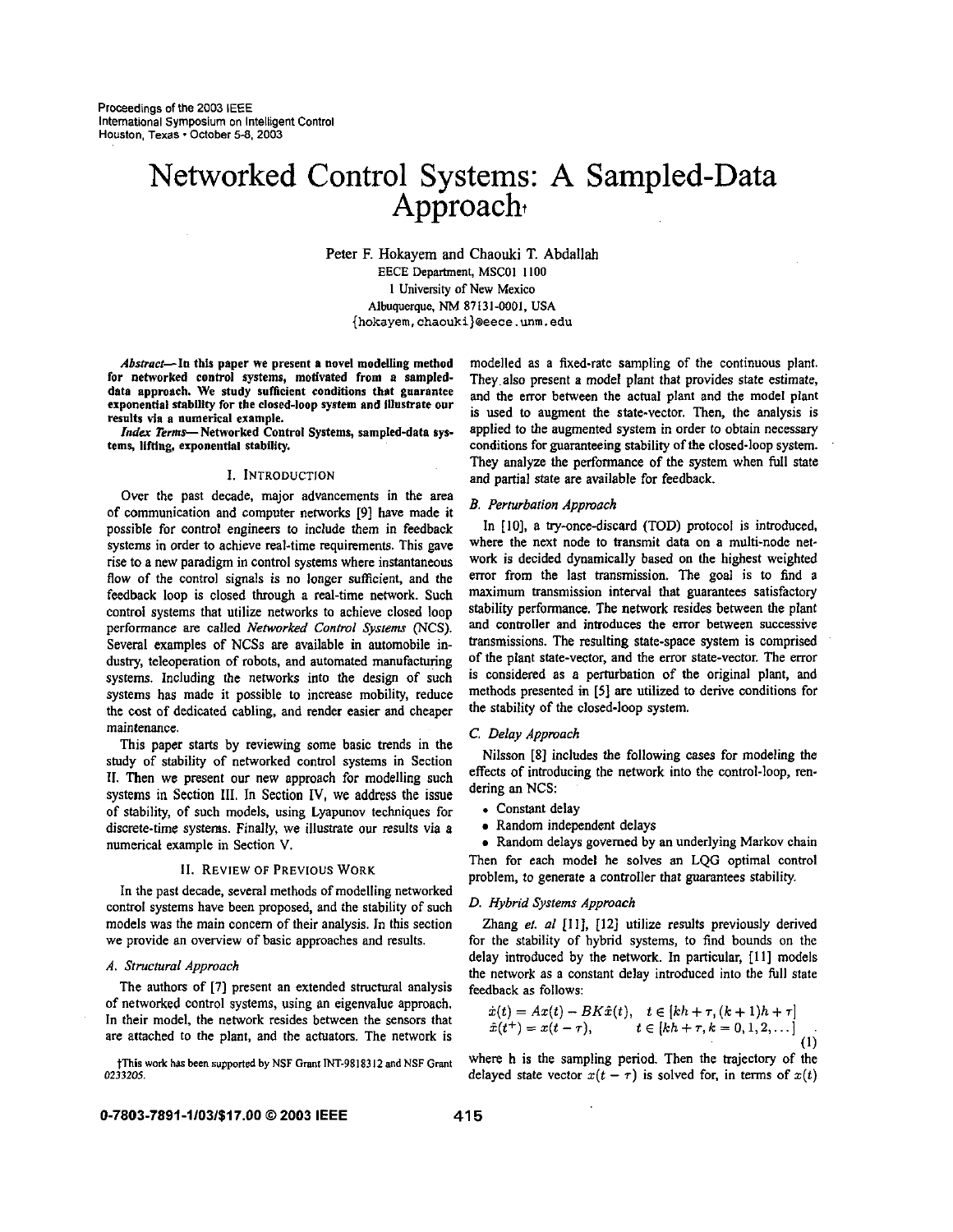<span id="page-2-0"></span>and  $\hat{x}(t)$ . The bound on the delay  $\tau$  results from imposing Schur stability conditions on the following matrix.

$$
H = \left(\begin{array}{cc} e^{Ah} & -E(h)BK \\ e^{A(h-\tau)} & -e^{-A\tau}(E(h) - E(\tau))BK \end{array}\right) \quad (2)
$$

where for a given matrix *M*,  $E(h)M \equiv \int_0^h e^{A(h-\eta)} M d\eta$ .

An extensive study has recently appeared in **[4]** where the NCS has limited data rate available in order to maintain stability. The problem is tackled from different perspectives: Variable-rate sampling, various quantization schemes, distributed control, and switching control with sufficient dwelltime. The main objective is to reduce the amount of data to be transmitted via the network.

#### **111. NEW MODELLING OF NCS**

As seen in the previous sections, there are several trends in modeling networked control systems. In this section we are going to introduce yet another modelling method and manipulate it to obtain a generalized LTI sampled-data system. The proposed model allows us to avoid the tedious analysis of the effect of the delay introduced by the network. This is achieved **through** incorporating the delay into the model of the system, and it is sufficient to study the stability of the overall system, without explicitly addressing the actual value and nature of the delay. Before we introduce the new model, we present few assumptions:

- I. The controller and actuators are directly attached to the plant, i.e. no transport delay exists between the controller and plant actuators.
- *11.* The sensors are part of the plant model.
- **111.** The network effect is recognized only between the sensors and controller.

*Proposition I:* We model the network as a variable-rate ideal sampler  $(S_{\tau_k})$ , between the plant  $(G)$  and the controller (C), and a corresponding zero-order hold  $(H_{\tau_k})$ , as shown in Figure **1.** 



**Fig. I. System Model** 

Consider the following plant model,

$$
\dot{x}(t) = Ax(t) + B_1 w(t) + B_2 u(t) \n z(t) = C_1 x(t) + D_{11} w(t) + D_{12} u(t) \n y(t) = C_2 x(t)
$$
\n(3)

where  $x(t) \in \mathbb{R}^n$  is the state vector,  $u(t) \in \mathbb{R}^m$  is the control input vector,  $w(t) \in \mathbb{R}^l$  is the vector of exogenous inputs,

 $z(t) \in \mathbb{R}^p$  is the vector of controlled outputs, and  $y(t) \in \mathbb{R}^q$ is the vector of measurable outputs. Finally,

$$
G = \begin{pmatrix} A & B_1 & B_2 \\ \hline C_1 & D_{11} & D_{12} \\ C_2 & 0 & 0 \end{pmatrix} = \begin{pmatrix} G_{11} & G_{12} \\ G_{21} & G_{22} \end{pmatrix} \tag{4}
$$

We assume that  $D_{21} = D_{22} = 0$ , i.e. the transfer functions from the control input, *u(t),* and from the exogenous input,  $w(t)$ , to the measured output,  $y(t)$ , are strictly proper. The latter condition provides continuity in the measured output vector **[I],** i.e. avoiding impulses in the output.

The above framework results in a time-varying system, that has both continuous and discrete signals, hence a hybrid system. The study of such systems is in'general complex, and a unified theoty for such systems is not yet available *[6].* For such reasons, we need to manipulate the model in order to obtain a generalized LTI sampled-data system. In order to do so, we employ the *lifting* technique **[I], [Z],** and incorporate the ideal sampler and hold devices into the plant model in the following manner:

$$
\tilde{G} = \begin{pmatrix} L_{\tau_{k}} & 0 \\ 0 & S_{\tau_{k}} \end{pmatrix} G \begin{pmatrix} L_{\tau_{k}}^{-1} & 0 \\ 0 & H_{\tau_{k}} \end{pmatrix}
$$
  
\n
$$
= \begin{pmatrix} L_{\tau_{k}} G_{11} L_{\tau_{k}}^{-1} & L_{\tau_{k}} G_{12} H_{\tau_{k}} \\ S_{\tau_{k}} G_{21} L_{\tau_{k}}^{-1} & S_{\tau_{k}} G_{22} H_{\tau_{k}} \end{pmatrix}
$$
  
\n
$$
= \begin{pmatrix} \tilde{G}_{11} & \tilde{G}_{12} \\ \tilde{G}_{21} & \tilde{G}_{22} \end{pmatrix}
$$
 (5)

where  $\tau_k = t_k - t_{k-1}$  is the variable sampling-rate,  $L_{\tau_k}$  and  $L_{\tau_{h}}^{-1}$  are the lifting and inverse lifting operators, respectively. The transformed system is shown in Figure **2.** 



**Fig.** *2.* **The Recanfigured NCS** 

Next we present the above transformations mathematically.

i.  $G_{11} \rightarrow G_{11}$ The transfer function  $G_{11}$  relates  $w(t)$  to  $z(t)$ , in continuous time.  $\tilde{G}_{11}$  on the other hand relates  $\tilde{w}$  to  $\tilde{z}$  both being the lifted signals, corresponding to  $w(t)$  and  $z(t)$ . Consequently the linear operators of  $G_{11}$  are given as follows:

$$
\tilde{A} = e^{A\tau_k} \n\tilde{B}_1 \tilde{w} = \int_0^{\tau_k} e^{A(\tau_k - \eta)} B_1 w(\eta) d\eta
$$
\n
$$
(\tilde{C}_1 x)(t) = C_1 e^{At} x
$$
\n(6)

$$
(\tilde{D}_{11}\tilde{w})(t) = D_{11}w(t) + C_1 \int_0^t e^{A(t-\eta)} B_1 w(\eta) d\eta
$$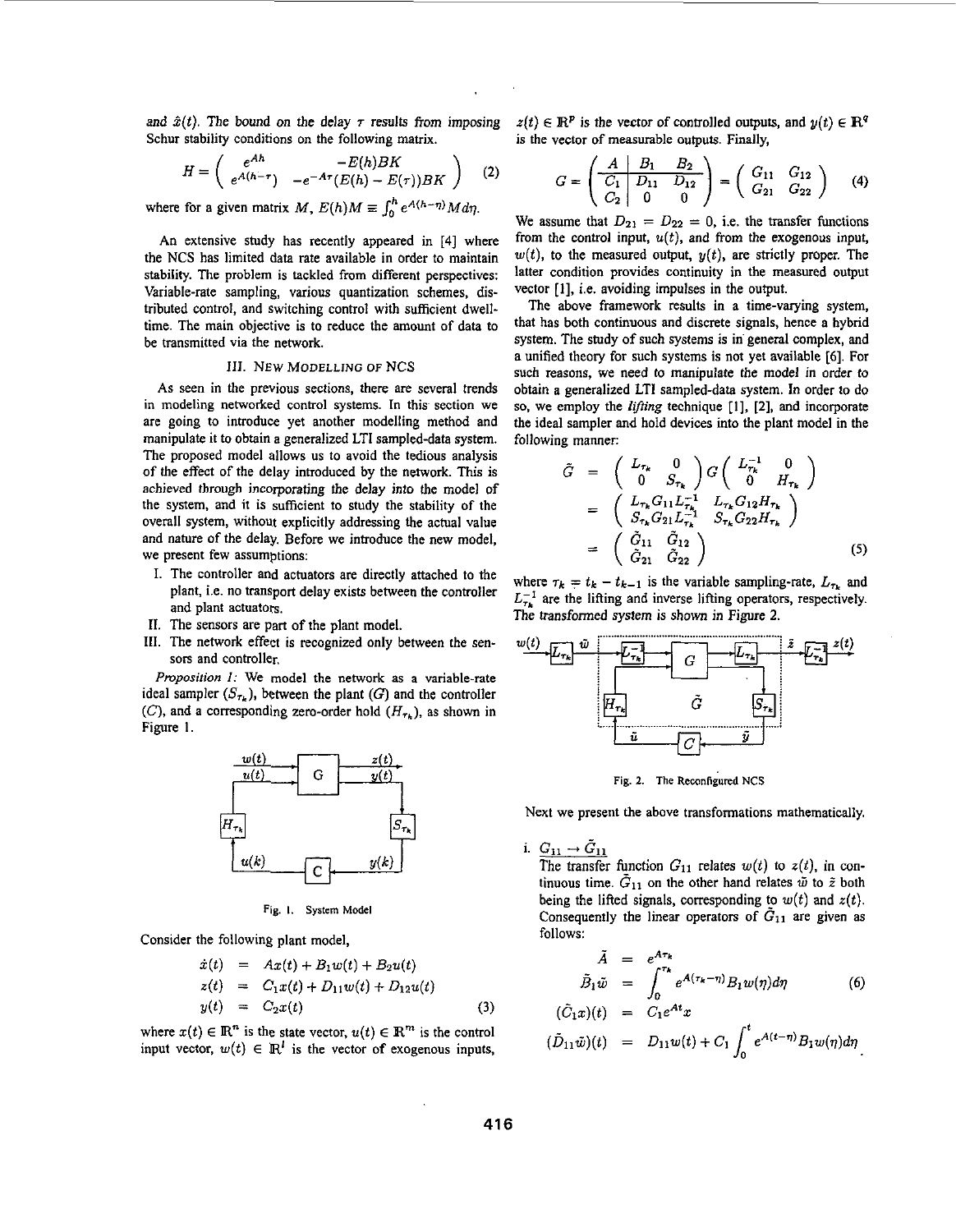ii.  $G_{12} \rightarrow G_{12}$ 

In a similar fashion, we transform  $B_{12}$  and  $D_{12}$  into  $B_{12}$ and  $D_{12}$ , respectively. And  $\tilde{G}_{12}$  relates the discrete input  $u_k$  and the lifted output  $z_k$ .

$$
\tilde{B}_2 = \int_0^{\tau_k} e^{A\eta} d\eta B_2 \tag{7}
$$
\n
$$
(\tilde{D}_{12}\tilde{u})(t) = D_{12}\tilde{u} + C_1 \int_0^t e^{A\eta} d\eta B_2 \tilde{u}\tilde{C}_2
$$

... **111.**  $G_{21} \rightarrow \tilde{G}_{21}$  and  $G_{22} \rightarrow \tilde{G}_{22}$ <br>
Both transformations follow from (6) and (7),

After applying the above transformations to **(4)** we obtain an LTI sampled-data system  $(\tilde{G})$ , which is shown in [Figure](#page-2-0) 2. Then we refer back to the usual  $\mathcal{H}^{\infty}$  (see [2]) design to obtain the controller  $(C)$ . Assuming that the controller  $(C)$  has been designed, we present stability analysis results of the overall system in the next section.

#### **IV. STABILITY ANALYSIS**

In this section we study the stability of the model presented in the previous section. We shall start by deriving the closedloop system that involves  $\tilde{G}_{22}$  and the controller C. Note that we only need to stabilize  $\tilde{G}_{22}$  due to the following theorem.

*Theorem 1:* [1] The controller  $C$  internally stabilizes the hybrid system in figure 2, if and only if it internally stabilizes the discrete-time system  $G_{22}$  in (5).

The plant model of  $\tilde{G}_{22}$  is described as follows,

$$
x_{k+1} = \tilde{A}x_k + \tilde{B}_2 u_k
$$
  

$$
y_k = \tilde{C}_2 x_k = C_2 x_k
$$
 (8)

and the controller *C* is described by the following state-space realization

$$
v_{k+1} = A_c v_k + B_c y_k
$$
  
\n
$$
u_k = C_c v_k + D_c y_k
$$
 (9)

Combining **(8)** and (9) we get the following augmented state space representation

$$
s_{k+1} \doteq \begin{pmatrix} x_{k+1} \\ v_{k+1} \end{pmatrix}
$$
  
\n
$$
= \begin{pmatrix} \tilde{A} + \tilde{B}_2 D_c C_2 & \tilde{B}_2 C_c \\ B_c C_2 & A_c \end{pmatrix} \begin{pmatrix} x_k \\ v_k \end{pmatrix}
$$
  
\n
$$
\doteq H_k s_k
$$
 (10)

Notice that the above system does not take into account the effects of disturbances. Consequently, we shall introduce the effects of disturbances, through  $w(t)$  in (3), into (10) as follows disturbances. Consequently, we shall introduce the<br> *S* disturbances, through  $w(t)$  in (3), into (10) as<br> *Sk+1* =  $H_k s_k + \begin{pmatrix} \tilde{B}_1 \tilde{w} \\ 0 \end{pmatrix} \doteq H_k s_k + \Gamma_k$  (11) follows.

$$
s_{k+1} = H_k s_k + \begin{pmatrix} \tilde{B}_1 \tilde{w} \\ 0 \end{pmatrix} \doteq H_k s_k + \Gamma_k \qquad (11)
$$

Before we plunge into the stability analysis, we shall present a general formal definition of *exponential stability* for discretetime systems.

*Definition 1:* The origin of the system  $x_{k+1} = A_k x_k$  is exponentially stable if there exists an  $\alpha > 0$ , and for every  $\epsilon > 0$  there exists a  $\delta(\epsilon) > 0$ , such that

$$
||x_k|| \le \epsilon e^{-\alpha(t_k - t_0)} ||x_0|| \tag{12}
$$

whenever  $||x_0|| < \delta(\epsilon)$  and  $t_0 \ge 0$ . If  $\delta(\epsilon) \to \infty$  then the system is exponentially stable in the **large.** 

**w** 

The following theorem utilizes results in **[3],** and specializes them to solve the problem at hand.

*Theorem* **2:** The origin of the closed loop discrete-time system (IO) is exponentially stable in the large provided,

- i.  $\sup_{\forall k \in N} \tau_k < \infty$
- ii.  $||H_k|| < \frac{1}{\sqrt{2}}, \forall k \in N$

**Proof.** Given  $\left|\left|H_k\right|\right| < a < 1, \forall k \in N$ , then there exist a symmetric matrix  $P_k > 0$ , such that  $H_k^T P_k H_k - P_k = -I$ . symmetric matrix  $P_k > 0$ , such that  $H_k^T P_k H_k - P_k = -I$ .<br>Then  $||P_k|| \le ||I|| + ||H_k^T P_k H_k|| \le 1 + a^2 ||P_k|| \Rightarrow 1 \le$ **rition**  $||P_k|| \leq ||I|| + ||H_k^T P_K F_k$ <br>  $||P_k|| \leq \frac{1}{1-\alpha^2}$ , since  $0 < a < 1$ . Let  $V(s_k) = s(k)^T P_{k-1} s(k)$ , then

$$
\Delta V = V(s_{k+1}) - V(s_k)
$$
  
\n
$$
= s_{k+1}^T P_k s_{k+1} - s_k^T P_{k-1} s_k
$$
  
\n
$$
= s_k^T (H_k^T P_k H_k - P_k) s_k + s_k^T (P_k - P_{k-1}) s_k
$$
  
\n
$$
= -s_k^T I s_k + s_k^T (P_k - P_{k-1}) s_k
$$
  
\n
$$
\leq -||s_k||^2 + \left(\frac{a^2}{1 - a^2}\right) ||s_k||^2
$$
  
\n
$$
= \left(\frac{2a^2 - 1}{1 - a^2}\right) ||s_k||^2
$$
 (13)

Since  $||P_k - P_{k-1}||_{max} = \frac{1}{1-a^2} - 1 = \frac{a^2}{1-a^2}$ . For the system to be stable,  $\Delta V$  must be less than zero. Therefore,  $\left(\frac{2a^2-1}{1-a^2}\right) < 0$  $\Rightarrow$   $a < \frac{1}{\sqrt{2}}$ 

The above result guarantees that the system **(IO)** is stable. **Still** required to prove **that** it is exponentially stable. Since  $V(s_k) \doteq s(k)^T P_{k-1} s(k)$  then

$$
||s_k||^2 \le V(s_k) \le \frac{1}{1-a^2}||s_k||^2 \tag{14}
$$

Using (13),  $V(s_{k+1}) \le V(s_k) + \left(\frac{2a^2-1}{1-a^2}\right) ||s_k||^2 \le (2a^2-2)V(s_k)$ . But  $||s_0||^2 \le V(s_0) \le \frac{1}{1-a^2} ||s_0||^2$  then

$$
V(s_k) \le (2a^2)^k \cdot \left(\frac{1}{1-a^2}\right) ||s_0||^2 \tag{15}
$$

Combining **(14)** and **(15)** we get,

$$
|s_k|| \le \sqrt{\frac{1}{1-a^2}} \cdot (\sqrt{2a^2})^k ||s_0|| \tag{16}
$$

In the above analysis we have ignored the effect of the disturbances on the system. So we are going to extend the result of Theorem **2** to compensate for bounded and vanishing, state-bounded disturbances and in what follows.

**H**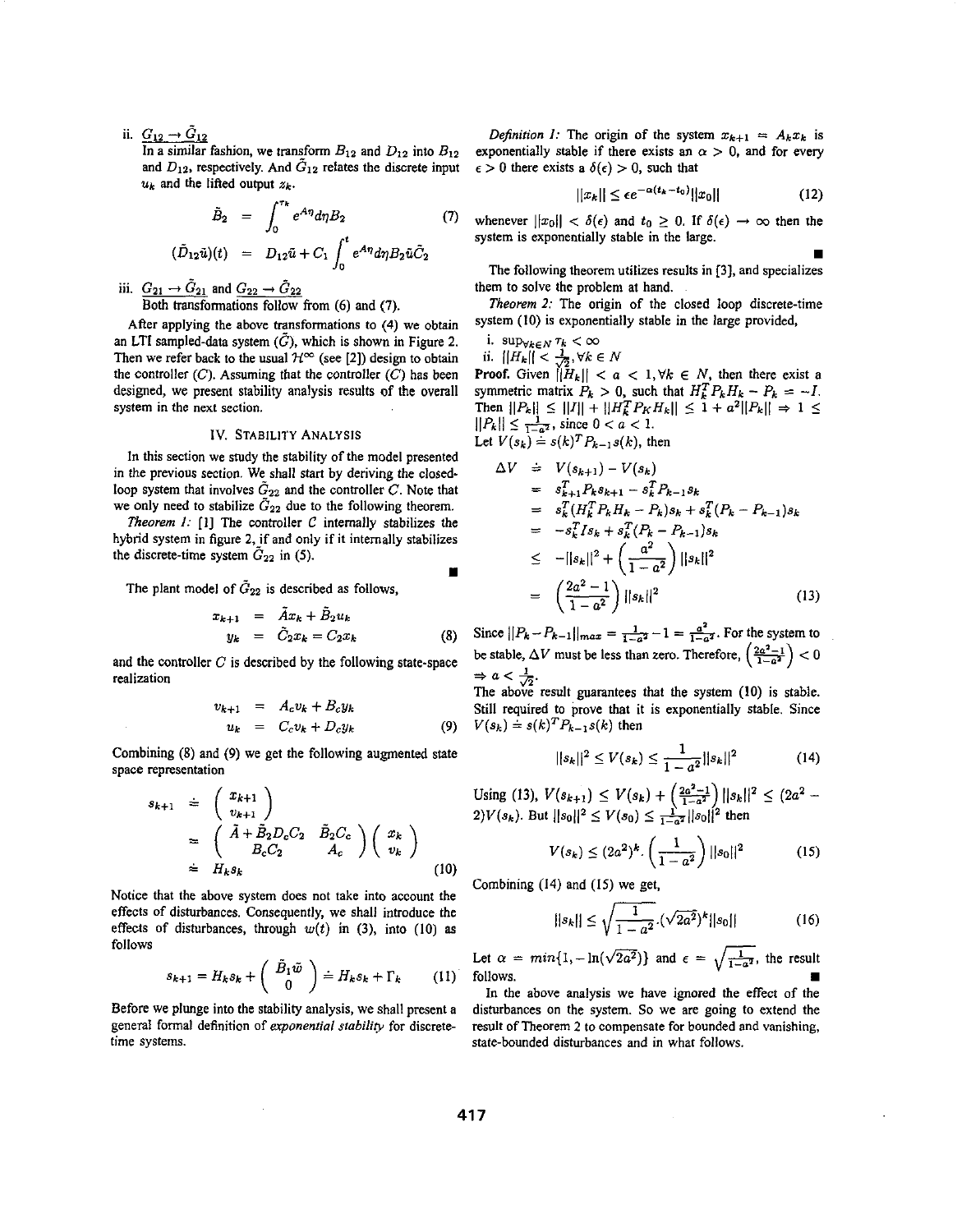*Theorem 3:* (Bounded Disturbance) Given that the origin of the discrete-time system (10) is exponentially stable, and **that**   $||\Gamma_k|| \leq \gamma < +\infty$  (bounded-input), then the system (11) has a bounded-state output.

**Proof.** The proof is simple **through** analyzing the time progression of the state-vector.

 $T(x + 1) = \prod_{i=0}^{k} H_i x(0) + \sum_{j=0}^{k} (\prod_{i=j+1}^{k} H_i) \cdot \Gamma_j$ .<br>
Taking the limit of k on both sides:  $\lim_{k\to\infty} (x(k+1))$  =  $\lim_{k\to\infty} \left(\prod_{i=0}^{k} H_i \cdot x(0)\right)$  +  $\lim_{k\to\infty}\left(\sum_{j=0}^k\left(\prod_{i=j+1}^k H_i\right).\Gamma_j\right)$ 

 $\lim_{k \to \infty} (\sum_{j=0}^{n} (11i=j+1 \cdot 1 \cdot j \cdot j))$ <br>  $\Rightarrow ||x(\infty)|| \le ||\Gamma|| \cdot (\frac{1}{1-a}) = \frac{\gamma}{1-a} < \infty$ . Since the first limit tends to zero as  $k \to \infty$  and  $||H_k|| < a < 1 \Rightarrow$  we take the maximum of  $H_k = a$  and form a geometric progression<br>whose answer is  $\left(\frac{1}{1-a}\right)$ . whose answer is  $\left(\frac{1}{1-a}\right)$ .

closed loop discrete-time system (1 **1)** is exponentially stable in the large provided,

- **i.**  $\sup_{\forall k \in N} \tau_k < \infty$
- ii.  $||H_k|| < \frac{1}{\sqrt{2}}$ ,  $\forall k \in N$
- iii.  $||\Gamma_k|| < ||s_k||, \forall k \in N$

**Proof.** We follow a similar analysis as in Theorem *2.* Let  $\left|\left|\Gamma_k\right|\right| < \gamma \left|\left|s_k\right|\right|$ , where  $\gamma > 0$ .

$$
\Delta V = V(s_{k+1}) - V(s_k)
$$
  
\n
$$
= (H_k s_k + \Gamma_k)^T P_k (H_k s_k + \Gamma_k) - s_k^T P_{k-1} s_k
$$
  
\n
$$
= s_k^T (H_k^T P_k H_k - P_k) s_k + s_k^T (P_k - P_{k-1}) s_k
$$
  
\n
$$
+ 2s_k^T H_k^T P_k \Gamma_k + \Gamma_k^T P_k \Gamma_k
$$
  
\n
$$
\leq \left(\frac{2a^2 - 1}{1 - a^2}\right) ||s_k||^2
$$
  
\n
$$
+ \left(\frac{2a\gamma}{1 - a^2} + \frac{\gamma^2}{1 - a^2}\right) ||s_k||^2
$$
 (17)

And  $\Delta V$  in (17) is always negative provided that  $\gamma < 1$ . The rest follows as in Theorem 2.

#### V. NUMERICAL EXAMPLE

In this section we will consider a numerical example to illustrate the theoretical stability results derived in Section IV, specifically in Theorem **2.** 

Consider the following scalar continuous-time LTI plant model

$$
\dot{x}(t) = 0.5x(t) + 10u(t) \ny(t) = x(t) \tag{18}
$$

whose discrete version is that described in (8). Consider also the following discrete-time LTI controller *C* 

$$
v_{k+1} = 0.1v_k - 0.5y_k
$$
  

$$
u_k = -0.5v_k - y_k
$$
 (19)

Consequently, the closed-loop system matrix  $H_k$  in (10), corresponding to (18) and **(19),** is given by

$$
H_k = \left(\frac{e^{0.5\tau_k} - 20(e^{0.5\tau_k} - 1)}{-0.5} \left| \frac{-10(e^{0.5\tau_k} - 1)}{0.1} \right| \right) (20)
$$



Fig. 3. Range of  $\tau_k$  that corresponds to  $||H_k|| < \frac{1}{\sqrt{2}}$ 

By Theorem 2, we need to keep the norm of  $H_k$  less than  $\frac{1}{\sqrt{2}}$ . Since we fixed the values for the controller parameters, we can vary  $\tau_k$  to meet the required condition on  $H_k$ . The range of  $\tau_k$  for which the induced Euclidean norm<sup>1</sup> of  $H_k$  is less than  $\frac{1}{\sqrt{2}}$  is shown in Figure 3, where

$$
0.061 < \tau_k < 0.126. \tag{21}
$$

In order to fully understand the implications of varying the sampling time  $\tau_k$  on the stability of the system, we will first study the behavior of the closed loop system in (20) given a constant  $\tau_k$ .

The response of the closed-loop system **at** the boundary of the range given in (21), i.e.  $\tau_k = 0.126$ , is shown in [Figure](#page-5-0) 4 where the system retains its stability.

We further increase the value to  $\tau_k$  beyond 0.126 until we hit the first instability point. **As** seen in Figure *5,* the response of the closed loop system diverges for  $\tau_k = 0.164$ . This conveys the conservativeness of the stability analysis, since the results are sufficient but not necessary.

Finally, we test the system response for a variable sampling time given by

$$
\tau_k = 0.126 + \epsilon \times U \tag{22}
$$

where U is a uniformly distributed random number between 0 and 1, and  $\epsilon \in \mathbb{R}$ . This representation of  $\tau_k$  allows us to see how far can **we** sample randomly beyond the theoretical bound and still maintain stability. **As** seen in Figure 6, the system diverges for  $\epsilon = 0.076$ .

It is interesting to compare the two results presented in [Figures](#page-5-0) 5 and 6. For the random case, the value of  $\tau_k$  depends on the outcome of the random number *U* given in (22), whose mean is 0.038 for the simulation in [Figure 6.](#page-5-0) Hence,  $\text{average}(\tau_k) = 0.126 + \text{average}(\epsilon \times U) = 0.164$  which is the

**'The induced Euclidean norm of any matrix** *M* **is given by**   $\lambda_{max}(M^TM)^{1/2}$ , where  $\lambda_{max}$  denotes the maximum eigenvalue.